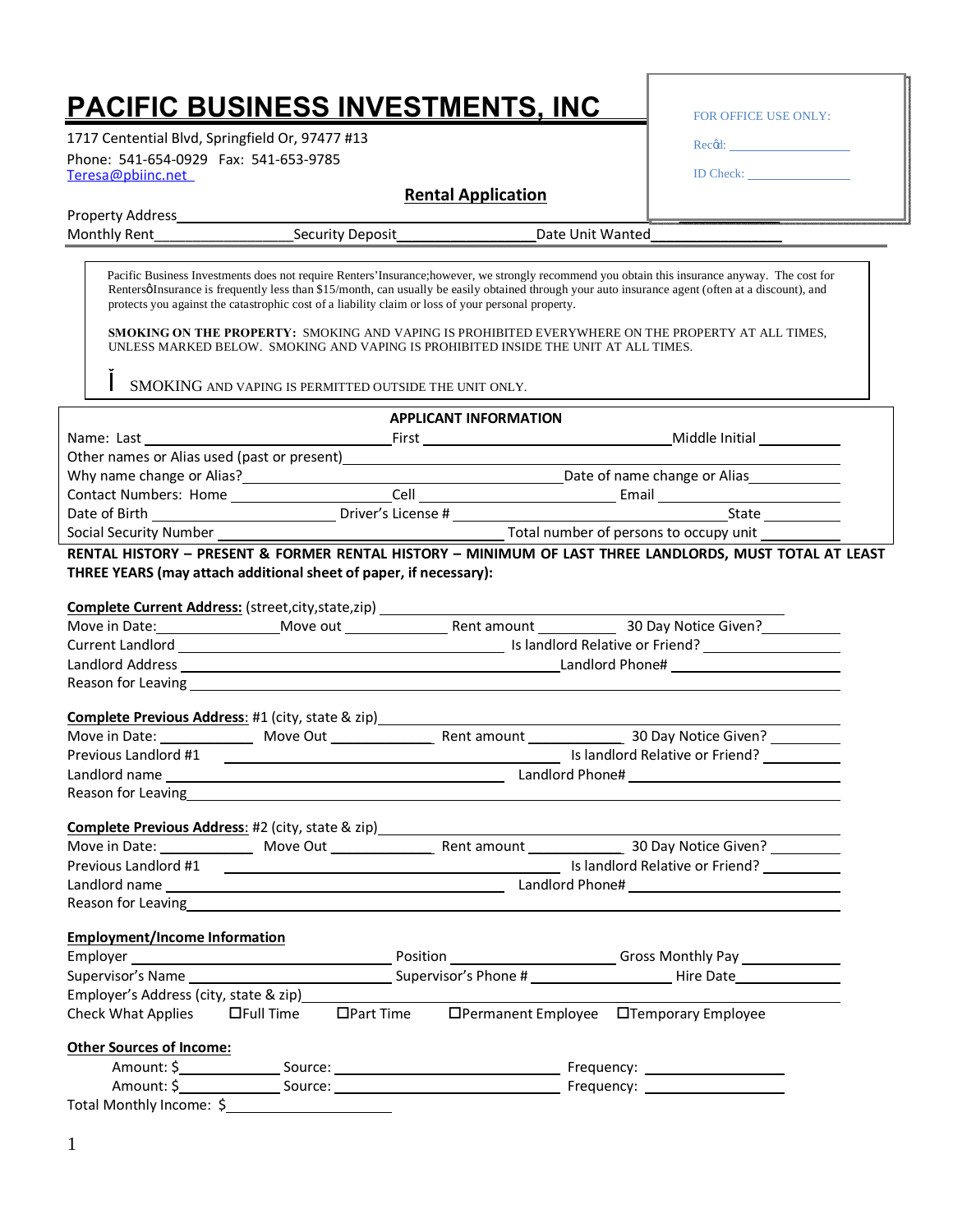| Employer's Address (city, state & zip)                                                                                                                                                                                                                                                                                                                                                                                                                                                                                                                                                                                                                                                                                                                                                                                                                                                                  |                                                                |     |              |  |
|---------------------------------------------------------------------------------------------------------------------------------------------------------------------------------------------------------------------------------------------------------------------------------------------------------------------------------------------------------------------------------------------------------------------------------------------------------------------------------------------------------------------------------------------------------------------------------------------------------------------------------------------------------------------------------------------------------------------------------------------------------------------------------------------------------------------------------------------------------------------------------------------------------|----------------------------------------------------------------|-----|--------------|--|
| Check What Applied $\Box$ Full Time                                                                                                                                                                                                                                                                                                                                                                                                                                                                                                                                                                                                                                                                                                                                                                                                                                                                     | □Part Time □ □Permanent Employee □Temporary Employee           |     |              |  |
| <b>Bank Accounts</b>                                                                                                                                                                                                                                                                                                                                                                                                                                                                                                                                                                                                                                                                                                                                                                                                                                                                                    |                                                                |     |              |  |
|                                                                                                                                                                                                                                                                                                                                                                                                                                                                                                                                                                                                                                                                                                                                                                                                                                                                                                         |                                                                |     |              |  |
|                                                                                                                                                                                                                                                                                                                                                                                                                                                                                                                                                                                                                                                                                                                                                                                                                                                                                                         |                                                                |     |              |  |
|                                                                                                                                                                                                                                                                                                                                                                                                                                                                                                                                                                                                                                                                                                                                                                                                                                                                                                         |                                                                |     |              |  |
| Personal References (non-relative, known for more than one year)                                                                                                                                                                                                                                                                                                                                                                                                                                                                                                                                                                                                                                                                                                                                                                                                                                        |                                                                |     |              |  |
|                                                                                                                                                                                                                                                                                                                                                                                                                                                                                                                                                                                                                                                                                                                                                                                                                                                                                                         |                                                                |     |              |  |
|                                                                                                                                                                                                                                                                                                                                                                                                                                                                                                                                                                                                                                                                                                                                                                                                                                                                                                         |                                                                |     |              |  |
| <b>Emergency Contact</b> (nearest relative not living with you)                                                                                                                                                                                                                                                                                                                                                                                                                                                                                                                                                                                                                                                                                                                                                                                                                                         |                                                                |     |              |  |
|                                                                                                                                                                                                                                                                                                                                                                                                                                                                                                                                                                                                                                                                                                                                                                                                                                                                                                         |                                                                |     |              |  |
|                                                                                                                                                                                                                                                                                                                                                                                                                                                                                                                                                                                                                                                                                                                                                                                                                                                                                                         |                                                                |     |              |  |
|                                                                                                                                                                                                                                                                                                                                                                                                                                                                                                                                                                                                                                                                                                                                                                                                                                                                                                         |                                                                |     |              |  |
| Email <b>Exercise Contract Contract Contract Contract Contract Contract Contract Contract Contract Contract Contract Contract Contract Contract Contract Contract Contract Contract Contract Contract Contract Contract Contract</b><br>Others to occupy unit                                                                                                                                                                                                                                                                                                                                                                                                                                                                                                                                                                                                                                           |                                                                |     |              |  |
| Name _____________________________Birthdate ___________________Name ______________________________Birthdate ________                                                                                                                                                                                                                                                                                                                                                                                                                                                                                                                                                                                                                                                                                                                                                                                    |                                                                |     |              |  |
|                                                                                                                                                                                                                                                                                                                                                                                                                                                                                                                                                                                                                                                                                                                                                                                                                                                                                                         |                                                                |     |              |  |
| Name and the state of the state of the state of the state of the state of the state of the state of the state                                                                                                                                                                                                                                                                                                                                                                                                                                                                                                                                                                                                                                                                                                                                                                                           |                                                                |     |              |  |
|                                                                                                                                                                                                                                                                                                                                                                                                                                                                                                                                                                                                                                                                                                                                                                                                                                                                                                         |                                                                |     |              |  |
| List all outstanding debts:                                                                                                                                                                                                                                                                                                                                                                                                                                                                                                                                                                                                                                                                                                                                                                                                                                                                             |                                                                |     |              |  |
|                                                                                                                                                                                                                                                                                                                                                                                                                                                                                                                                                                                                                                                                                                                                                                                                                                                                                                         |                                                                |     |              |  |
|                                                                                                                                                                                                                                                                                                                                                                                                                                                                                                                                                                                                                                                                                                                                                                                                                                                                                                         |                                                                |     |              |  |
|                                                                                                                                                                                                                                                                                                                                                                                                                                                                                                                                                                                                                                                                                                                                                                                                                                                                                                         |                                                                |     |              |  |
|                                                                                                                                                                                                                                                                                                                                                                                                                                                                                                                                                                                                                                                                                                                                                                                                                                                                                                         |                                                                |     | $\square$ No |  |
|                                                                                                                                                                                                                                                                                                                                                                                                                                                                                                                                                                                                                                                                                                                                                                                                                                                                                                         | $\square$ Yes<br>$\square$ No<br>$\square$ Yes<br>$\square$ No |     |              |  |
|                                                                                                                                                                                                                                                                                                                                                                                                                                                                                                                                                                                                                                                                                                                                                                                                                                                                                                         |                                                                |     |              |  |
|                                                                                                                                                                                                                                                                                                                                                                                                                                                                                                                                                                                                                                                                                                                                                                                                                                                                                                         |                                                                | Age | Color        |  |
|                                                                                                                                                                                                                                                                                                                                                                                                                                                                                                                                                                                                                                                                                                                                                                                                                                                                                                         | Breed(s) Breed(s) Age Color                                    |     |              |  |
| ** Unauthorized pets, including "visiting" pets, are grounds for immediate eviction and/or additional fees as provided below**                                                                                                                                                                                                                                                                                                                                                                                                                                                                                                                                                                                                                                                                                                                                                                          |                                                                |     |              |  |
|                                                                                                                                                                                                                                                                                                                                                                                                                                                                                                                                                                                                                                                                                                                                                                                                                                                                                                         |                                                                |     |              |  |
|                                                                                                                                                                                                                                                                                                                                                                                                                                                                                                                                                                                                                                                                                                                                                                                                                                                                                                         |                                                                |     |              |  |
|                                                                                                                                                                                                                                                                                                                                                                                                                                                                                                                                                                                                                                                                                                                                                                                                                                                                                                         |                                                                |     |              |  |
|                                                                                                                                                                                                                                                                                                                                                                                                                                                                                                                                                                                                                                                                                                                                                                                                                                                                                                         |                                                                |     |              |  |
|                                                                                                                                                                                                                                                                                                                                                                                                                                                                                                                                                                                                                                                                                                                                                                                                                                                                                                         |                                                                |     |              |  |
|                                                                                                                                                                                                                                                                                                                                                                                                                                                                                                                                                                                                                                                                                                                                                                                                                                                                                                         | Yes □ No □                                                     |     |              |  |
| Water filled furniture                                                                                                                                                                                                                                                                                                                                                                                                                                                                                                                                                                                                                                                                                                                                                                                                                                                                                  | Yes $\square$ No $\square$                                     |     |              |  |
| Aquarium/Fish Tank                                                                                                                                                                                                                                                                                                                                                                                                                                                                                                                                                                                                                                                                                                                                                                                                                                                                                      | Yes $\square$ No $\square$                                     |     |              |  |
|                                                                                                                                                                                                                                                                                                                                                                                                                                                                                                                                                                                                                                                                                                                                                                                                                                                                                                         | Yes $\square$ No $\square$                                     |     |              |  |
|                                                                                                                                                                                                                                                                                                                                                                                                                                                                                                                                                                                                                                                                                                                                                                                                                                                                                                         | Yes $\square$ No $\square$                                     |     |              |  |
|                                                                                                                                                                                                                                                                                                                                                                                                                                                                                                                                                                                                                                                                                                                                                                                                                                                                                                         | $Yes \Box No \Box$                                             |     |              |  |
|                                                                                                                                                                                                                                                                                                                                                                                                                                                                                                                                                                                                                                                                                                                                                                                                                                                                                                         | $Yes \Box No \Box$                                             |     |              |  |
| Is any portion of your income source(s) subsidized by another party? (Including section 8) $\Box$ Yes<br>Do you intend to bring any animal(s) onto the rental property?<br>If yes, are any of the animal(s) an assistance animal?<br>We welcome the opportunity to consider any reasonable accommodation request made to Oregon business Properties for<br>assistance animals in any of our rental properties. To obtain a reasonable accommodation form, please contact the office.<br><b>Pets:</b> $\Box$ Yes $\Box$ No<br>Type <b>Example 2018</b><br><b>Automobiles:</b><br>Do you own: Piano/Organ<br>Are you a smoker?<br>Do you currently have renters' insurance?<br>Have you ever been evicted?<br>Have you ever been sued by a Landlord?<br><b>Filed Bankruptcy?</b><br>Have you ever been convicted or pled guilty/no contest to drug activity, felony, or misdemeanor? Yes $\Box$ No $\Box$ | Yes $\square$ No $\square$                                     |     |              |  |

How did you hear about the rental? Website, craigslist, sign in yard, friend?